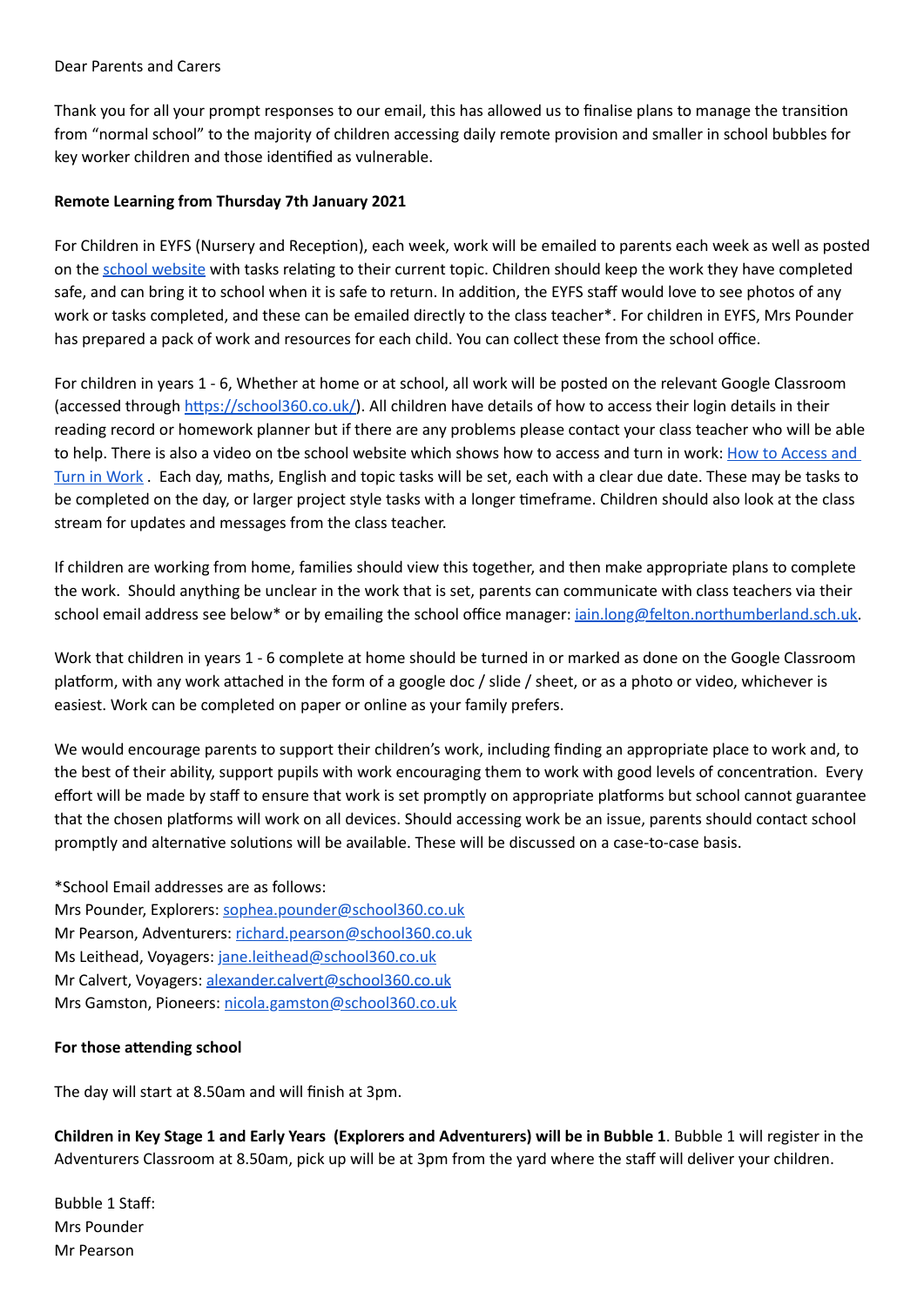Mrs Murray Lewis Shaw Miss Hunter

C**hildren in Key Stage 2 (Voyagers & Pioneers) will be in Bubble 2**. Bubble 2 will register in the Voyagers Classroom at 8.50am, pick up will be at 3pm from the yard where the staff will deliver your children.

Bubble 2 Staff: Ms Leithead Mrs Gamston Mr Calvert Mrs Dixon Mrs White

Staff will be working on a rota basis in school to supervise the children and your child's class teacher will be working everyday to provide remote learning support to the children at home and at school. There will be a minimum of two staff per day in each bubble and there will always be a first aider on site. We have rigorous risk assessments in place to protect your children and the staff in school.

### **Lunches in School**

Parents can choose to send their child with a packed lunch or opt for a hot school dinner. Details of the menu will follow later this week. All lunches will be eaten in the school hall in the designated bubbles, Bubble 1 at 11.30am, Bubble 2 at 12.15pm.

### **Children eligible to access school**

For those of you whose children are eligible to access school during the lockdown, please complete the linked form below to indicate what support you may need from us next week. We will be sending this request out on a weekly basis to enable us to plan effectively for each bubble.

### **Click [Here](https://docs.google.com/forms/d/e/1FAIpQLSeoNiRxQQSsQ-i0MqNJY-1TS5BBPXjPOBfbJGfkNgE2EApqCg/viewform?usp=sf_link)**

### **Nursery Provision**

Current government advice is that school nurseries and early years providers should remain open to all children. We have agreed with Pumpkin Pie that the school could offer full time nursery provision for the period of lockdown. Parents of those children who attend both settings should decide which of these they would like to access. This will enable both Pumpkin Pie and School to minimise the risks to all children and staff. Please click the link below to indicate if you will require support from school next week.

### **Click [Here](https://docs.google.com/forms/d/e/1FAIpQLSeoNiRxQQSsQ-i0MqNJY-1TS5BBPXjPOBfbJGfkNgE2EApqCg/viewform?usp=sf_link)**

### **And Finally**

Please find below a link to the most recent advice from the Government and it will be updated by them as changes occur. https://www.gov.uk/guidance/national-lockdown-stay-at-home

We thank you for your support to keep our children, adults and the wider community as safe as possible.

We will endeavour to keep you informed regarding any changes to the current situation. If you should have any concerns we will always be happy to discuss them with you.

Best wishes